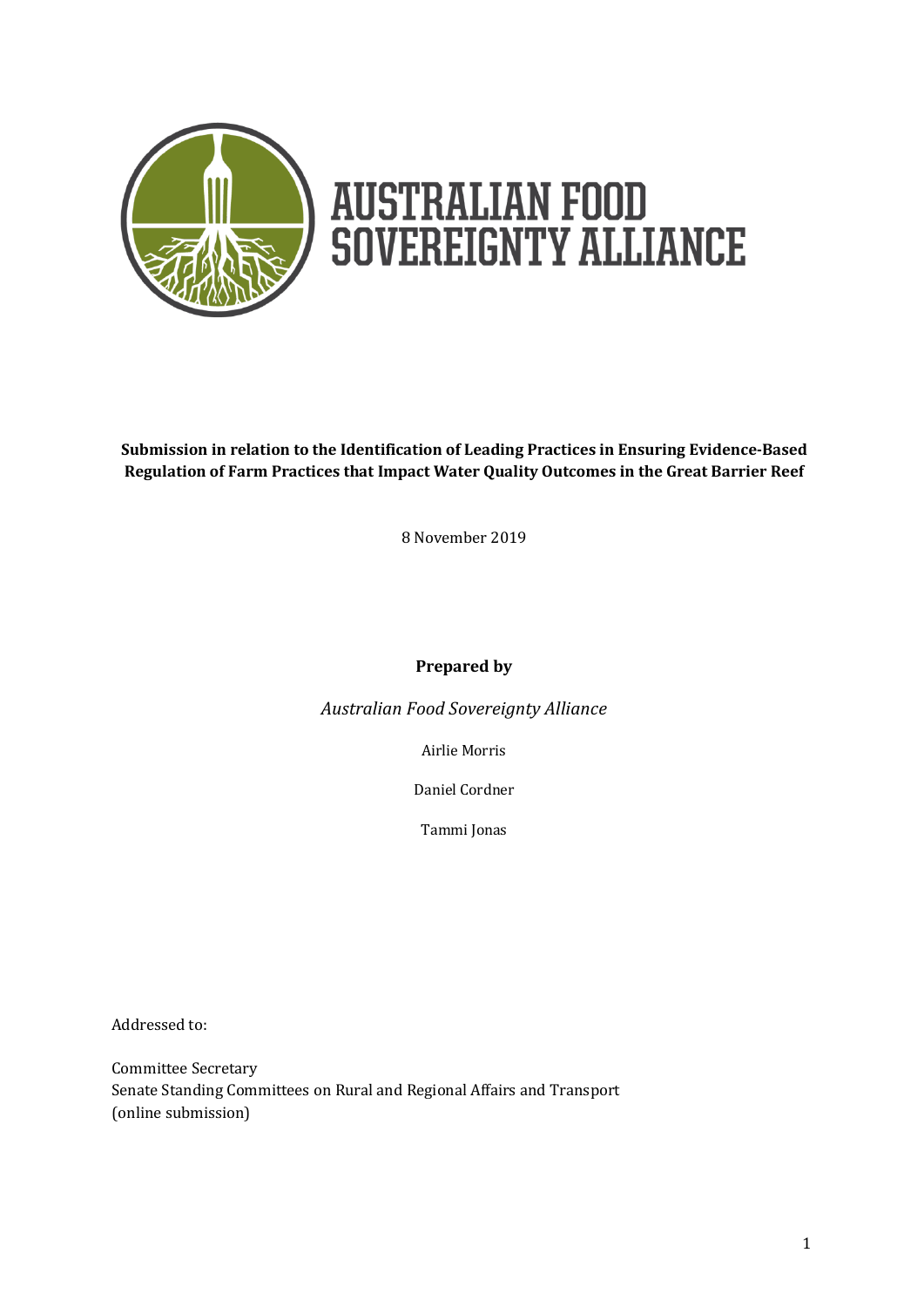| ABOUT THE AUSTRALIAN FOOD SOVEREIGNTY ALLIANCE (AFSA)                                                                                                                                                                                                                                 | 3 |
|---------------------------------------------------------------------------------------------------------------------------------------------------------------------------------------------------------------------------------------------------------------------------------------|---|
| <b>CONTEXT</b><br>THE REEF 2050 LONG-TERM SUSTAINABILITY PLAN<br>THE GREAT BARRIER REEF WATER SCIENCE TASKFORCE FINAL REPORT<br><b>HOW THE PROPOSED CHANGES WILL AFFECT AFSA'S FARMER MEMBERS</b><br><b>INCREASED REGULATION RISKS REDUCING ACCESS TO FRESH, LOCAL PRODUCE TO THE</b> | 4 |
|                                                                                                                                                                                                                                                                                       | 4 |
|                                                                                                                                                                                                                                                                                       | 5 |
|                                                                                                                                                                                                                                                                                       | 5 |
|                                                                                                                                                                                                                                                                                       |   |
| DETRIMENT OF PUBLIC HEALTH                                                                                                                                                                                                                                                            | 6 |
| <b>RISK: SCALE MATTERS</b>                                                                                                                                                                                                                                                            |   |
| A BETTER WAY                                                                                                                                                                                                                                                                          | 7 |
| <b>ABOUT FOOD SOVEREIGNTY</b>                                                                                                                                                                                                                                                         | 8 |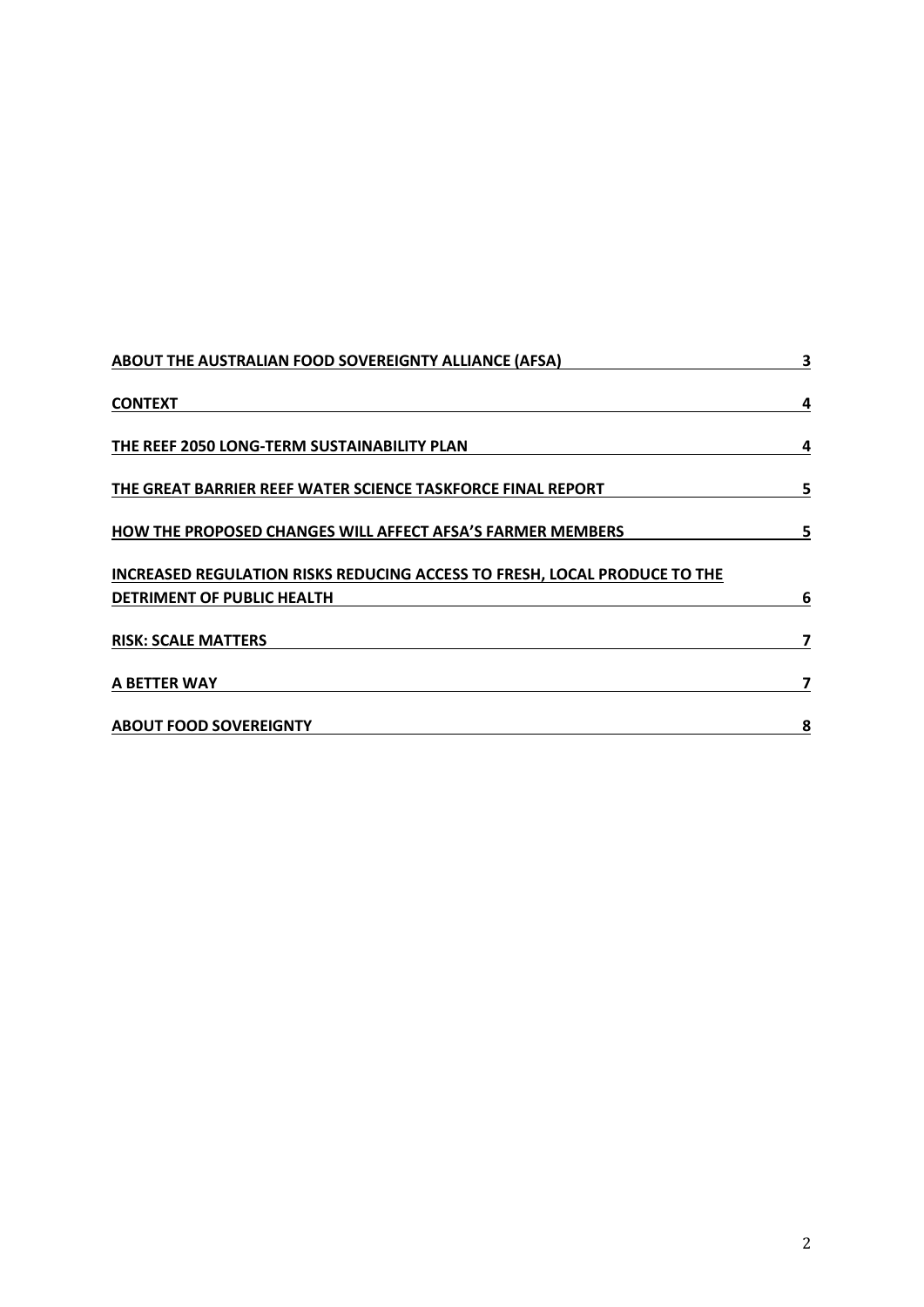# About the Australian Food Sovereignty Alliance (AFSA)

The Australian Food Sovereignty Alliance (AFSA) is a farmer-led civil society organisation made up of organisations and individuals working together towards a food system in which people can create, manage, and choose their food and agriculture systems. AFSA is an independent organisation not aligned with any political party. We have around 700 farmer, individual, and organisational members.

AFSA provides a balanced voice to represent farmers. We connect small- and medium-scale Australian farmers for farmer-to-farmer knowledge sharing, work with all levels of government for scaleappropriate and consistent regulations and standards for agriculture, and advocate for fair pricing for those selling to the domestic market.

We are part of a robust global network of civil society organisations involved in food sovereignty and food security policy development and advocacy. We are members of the International Planning Committee for Food Sovereignty (IPC), La Via Campesina – the global movement of peasant farmers, and Urgenci: the International Network for Community-Supported Agriculture, and work regularly with Slow Food International and many of its Australian chapters. We also support the Australasian representative on the Civil Society Mechanism (CSM), which relates to the UN Committee on World Food Security (CFS).

Our vision is to enable regenerative and agroecological farming businesses to thrive. Australians care now more than ever about the way their food is produced, including its social and environmental impacts. Food produced on small- and medium-scale regenerative farms is increasingly in demand, and government is bound to heed changing community expectations and facilitate and encourage the growth and viability of regenerative agriculture, thereby protecting the environment and human and animal health.

As a key stakeholder and representative body of small- and medium-scale producers Australia-wide, particularly in this case some of the otherwise voiceless small-scale farmers within the reef catchment regions, AFSA welcomes the opportunity to submit on the identification of leading practices in ensuring evidence-based regulation of farm practices that impact water quality outcomes in the Great Barrier Reef.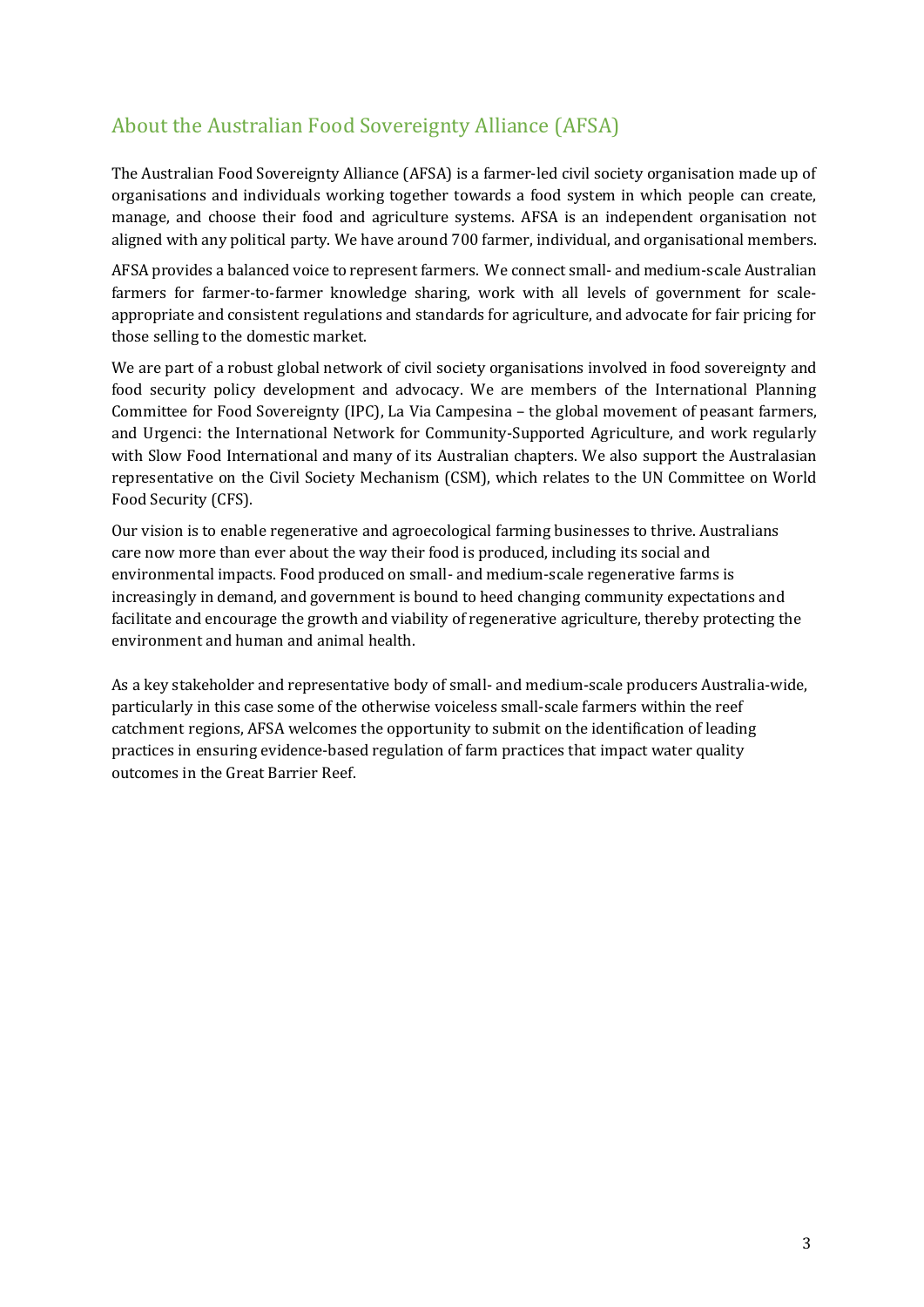### Context

l

On 19 September 2019 the Queensland Parliament passed the *Environmental Protection (Great Barrier Reef Protection Measures) and Other Legislation Amendment Bill 2019* (the Bill). The associated Reef Protection Regulations are due to come into effect on 1 December 2019 with a planned three year rollout period applying.

# The Reef 2050 Long-Term Sustainability Plan

The Reef 2050 Long-Term Sustainability Plan ("2050 Plan") is Australia's overarching framework for protecting and managing the Great Barrier Reef from 2015 to 2050.1 The 2050 Plan contains seven themes:

- Ecosystem health
- Biodiversity
- Heritage
- Water quality
- Community benefits
- Economic benefits
- Governance

AFSA notes that Queensland's Palaszczuk Government made significant election commitments when coming into office through its Saving the Great Barrier Reef policy. These commitments included new ports legislation to manage port development and dredging, reinstating vegetation clearing laws, addressing climate change and improving water quality.

The Palaszczuk Government also committed to the Reef 2050 Plan and its overarching themes above. AFSA submits that while the restrictions being placed on current and future small-scale regenerative farmers by the Bill at first glance do go some way towards addressing water quality for large input farmers, the obvious benefits from the other 2050 Plan themes of ecosystem health, biodiversity, heritage, water quality, community benefits, economic benefits and governance have been overlooked.

Small and medium scale regenerative farming offers benefits against every single theme of the 2050 Plan. Such farming practices need to be carved out of a regulatory regime that threatens to impose an additional regulatory burden and compliance cost or make the whole exercise too complex and cost prohibitive for new agroecological enterprises.

The Queensland Government has identified agriculture as one of the four pillars of the State's economy in its 2040 agricultural strategy<sup>2</sup>, however the Bill is truly incongruous to this strategy.

<sup>1</sup> <http://www.environment.gov.au/marine/gbr/long-term-sustainability-plan>

*<sup>2</sup> "Queensland's agriculture strategy – A 2040 vision to double agricultural production*" Department of Agriculture, Fisheries and Forestry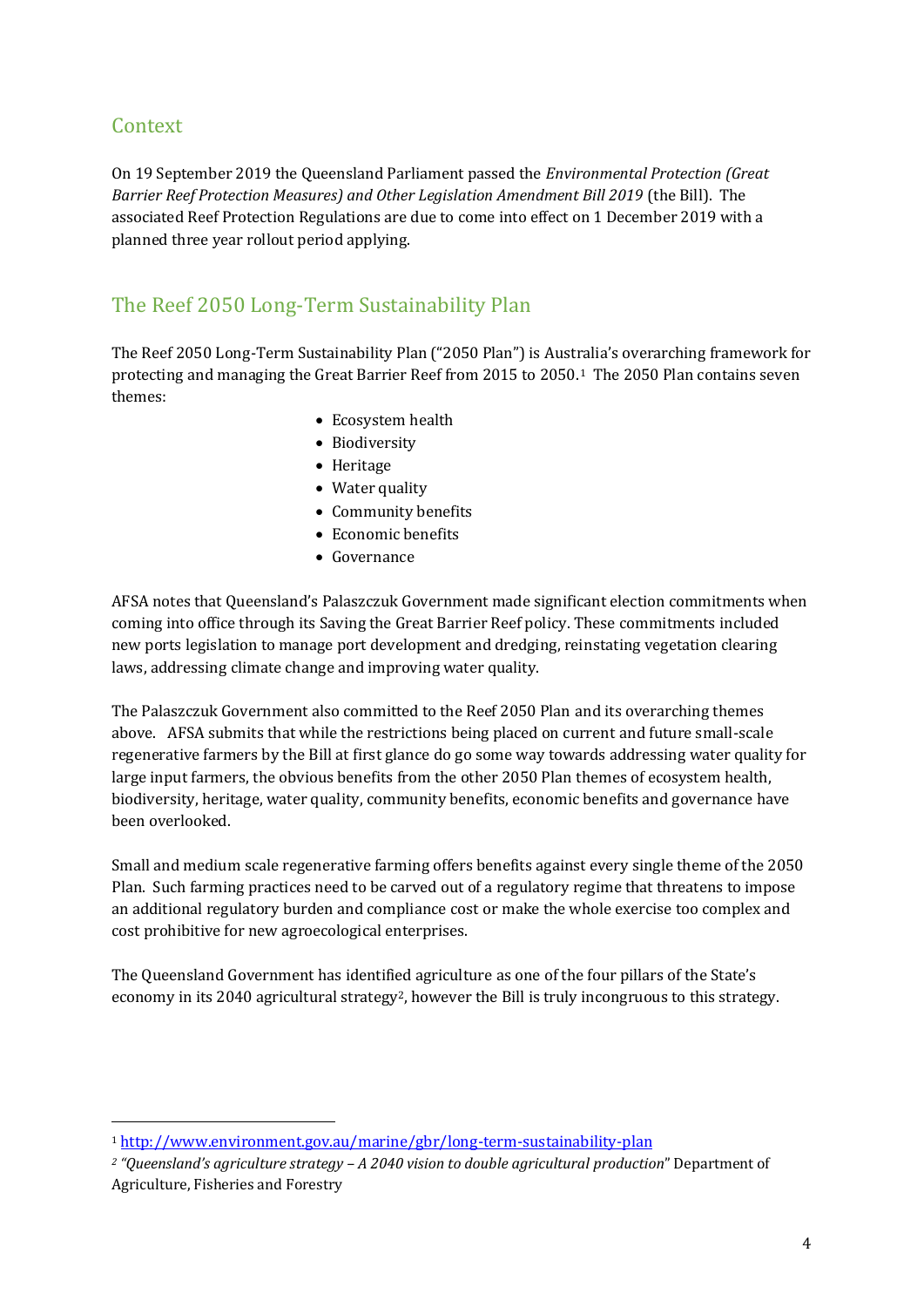# The Great Barrier Reef Water Science Taskforce Final Report

In 2016 the Great Barrier Reef Water Science Taskforce delivered its final report.3 The Report made recommendations upon which the bulk of the Bill has been based. Recommendation 5, specifically 5.2 and 5.3<sup>4</sup> make mention of offering incentives for improved practises and having minimum standards that have been set in consultation with affected industries. However, this does not appear to have been addressed in the Bill, and there has been no consultation with small scale regenerative farmers, only the "big players" such as QFF, Canegrowers, the MLA (noting that, on the whole, AFSA's members do not align themselves with these larger industry bodies).

The Queensland Government's response to recommendation 5.2 in particular makes mention of addressing the most polluting practises, but reducing regulatory burden for the best performers:

*"5.2/5.3 The Queensland Government will work with industry to develop farm scale minimum standards to target the most polluting practices while at the same time reducing regulatory burden for the best performers. It also supports the intent of gathering finer scale data to help focus efforts towards high risk areas and support regulations. The Queensland Government agrees that targeted regulations introduced in progressive stages may continue to drive further load reductions over time."<sup>5</sup>*

It appears however that when it has come to drafting the Bill, all farming has been tarred with the same brush. Nowhere, for instance, does there appear a fast-track approval process for small scale, low-impact farmers. Instead, all new or changed activities are prescribed Environmentally Relevant Activities (ERA's) with which classification comes increased regulatory and compliance costs.

### How the proposed changes will affect AFSA's farmer members

AFSA is categorically supportive of reef protection measures. The Great Barrier Reef is a significant environmental asset from both an ecological and economical point of view. However, AFSA maintains it is imperative to ensure that any regulatory response is proportionate, fair and achievable. We acknowledge that this is not an easy task when juggling the seemingly competing interests advocated by the various industrial, agricultural, scientific, political and environmental advocators. The alarming clash of science around this topic does not elicit confidence in the direction the Queensland Parliament has taken.<sup>6</sup>

l

https://www.qld.gov.au › assets › pdf\_file › taskforce-final-report-response

<sup>3</sup> <http://www.gbr.qld.gov.au/taskforce/final-report/>

<sup>4</sup> 5.2 Incentives to continuously improve practices should be complemented by staged regulations that should:

<sup>•</sup> improve existing minimum regulated standards (for example for urban, stormwater and point source) over time

<sup>•</sup> establish minimum standards across all agricultural industries to address sediment and nutrient pollution

<sup>•</sup> mandate the provision of farm level yield data, nutrient and other relevant data across all agricultural industries

<sup>•</sup> consider progression to other approaches, including farm-based caps, if other stages are not successful within 5 years 5.3. Minimum standards must be set in consultation with affected industries and have explicit regard to the cost and benefits of those standards.

<sup>5</sup> *"Queensland Government response – Great Barrier Reef Water Science Taskforce Final Report – August 2016"* 

 $^6$  "Queensland Labor punishes farmers to placate UNESCO" (News Weekly October 19 2019), and article that refers to, for instance, interviews wit[h AgForce chief executive Michael Guerin](https://www.theaustralian.com.au/nation/new-reef-laws-hit-farmers/news-story/6f0ce0e0a8256d19333a513e1edf297a) who previously told The Australian: "Where is the logic? The reefs adjacent to Cape York, where [voluntary] sediment and nutrient targets were met, were the worst affected by recent bleaching events."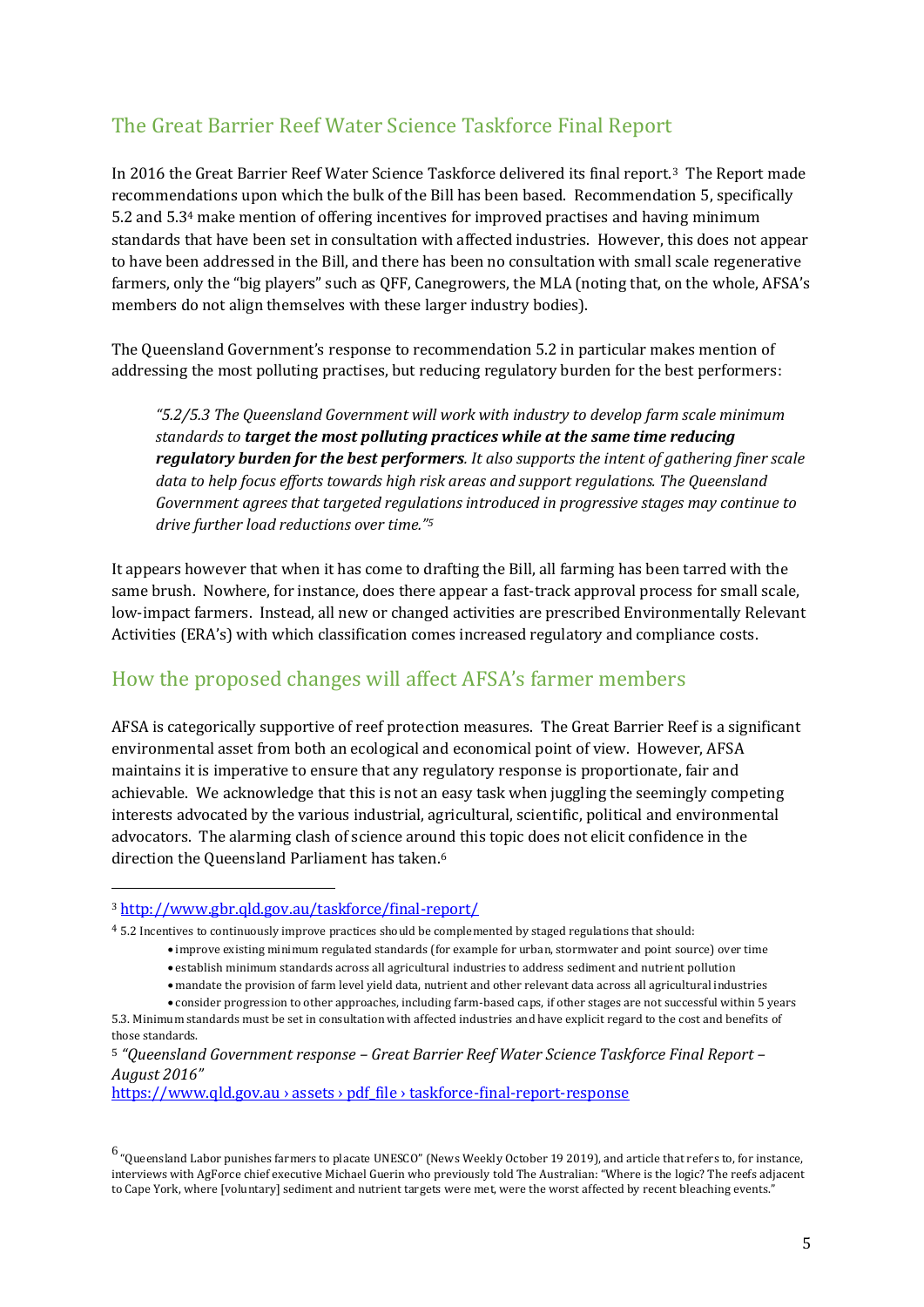For its part, as a representative of small and medium scale agroecologists in the area, AFSA has concerns that the increased regulatory burden will significantly disadvantage them and in turn lead to the potential decrease in local, high-quality food. This would be a particularly inappropriate outcome considering the fact our farmers actively seek to minimise the environmental footprint of their farming practises and actually regenerate the land rather than deplete it.

It goes without saying that any additional regulation adds to our farmers' administrative workload. Being small scale means our farmers do not necessarily have resources to meet additional regulatory requirements, on both a financial and time-basis level. Any fees associated with regulatory change must be scale-appropriate so that our farmers are not unfairly disadvantaged.

# Increased regulation risks reducing access to fresh, local produce to the detriment of public health

The public health system in Australia is under pressure due to an epidemic of diet-related disease. One of the most important ways to counter the effects of poor dietary options is to ensure the public have access to high-quality fresh meat, vegetables, fruits and grains. Requiring farms to comply with a new regulatory regime without a clear, unequivocal reason for doing so will make enterprises more difficult to start and harder to run.

It should be noted that according to the IBISWorld *Fruit and Vegetable Processing - Australia Market Research Report*, domestic demand for processed fruit and vegetables has trended down in recent years, and Australian fruit and vegetable processors are forecast to face greater regulatory restraints.<sup>7</sup>

As a signatory to the United Nations (UN) Covenant on Economic, Social and Cultural Rights, Australia is bound to ensure the full enjoyment of the universal human rights it outlines, include the right to adequate food.<sup>8</sup> That obligation includes *respecting*, *protecting*, *facilitating* and *providing access* to adequate food to ensure food security and healthy livelihoods.<sup>9</sup>

Australia is currently behind on providing access to fresh food to Australians. Indeed, the Department of Agriculture has set out a number of aspirational agricultural and food policies and has set up numerous task groups in order to improve policymaking. Increasing the burden of regulation on existing producers will only add to factors which may result in their ceasing production.

l

Guerin told the [North Queensland Register](https://www.northqueenslandregister.com.au/story/6327479/qld-farmers-brace-for-new-reef-laws/): "There isn't even any basic monitoring in place to ensure the measures claimed to protect the reef are actually effective." Also marine scientist [Professor Peter Ridd,](https://www.abc.net.au/news/2019-04-16/jcu-scientist-peter-ridd-sacking-unlawful-federal-court-judgment/11021554) who was found to have been unlawfully dismissed by James Cook University for criticising a colleague's claims about climate change, has been a vocal opponent of the new laws. He told [The Australian](https://www.theaustralian.com.au/nation/politics/scientist-peter-ridd-to-help-farmers-fight-new-great-barrier-reef-rules/news-story/6ba34394a8ed73788ead805244154757) that farm chemicals are not affecting the reef.

<sup>7</sup> [https://www.ibisworld.com.au/industry-trends/market-research-reports/manufacturing/food-product/fruit-vegetable](https://www.ibisworld.com.au/industry-trends/market-research-reports/manufacturing/food-product/fruit-vegetable-processing.html)[processing.html](https://www.ibisworld.com.au/industry-trends/market-research-reports/manufacturing/food-product/fruit-vegetable-processing.html)

<sup>8</sup> Article 2 of the International Covenant on Economic, Social and Cultural Rights (ICESCR).

<sup>9</sup> United Nations Human Rights Office of the High Commissioner, Special Rapporteur on the Right to Food,

<sup>&</sup>lt;http://www.ohchr.org/EN/Issues/Food/Pages/FoodIndex.aspx>.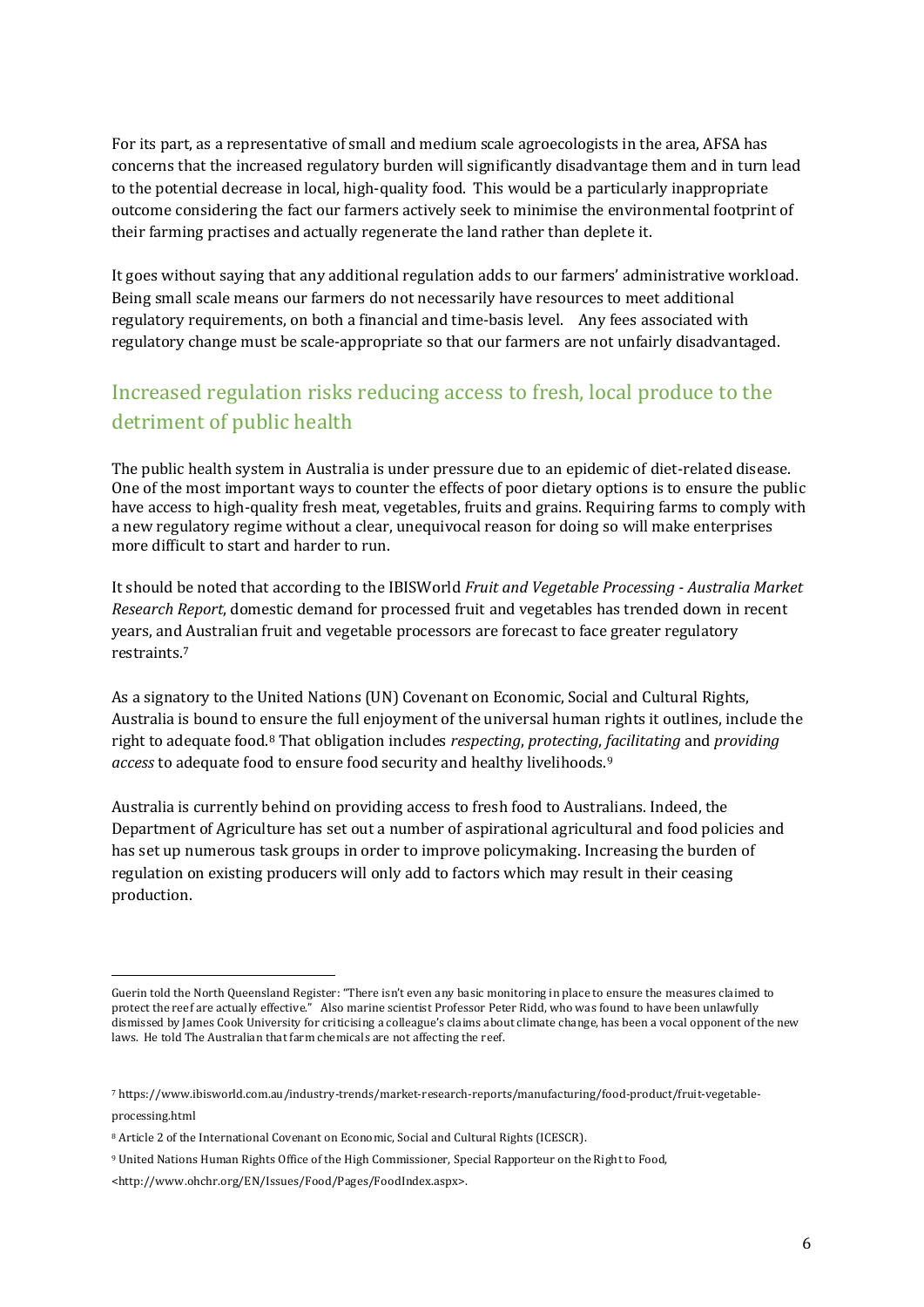### Risk: scale matters

AFSA believe that government policy often fails to capture the model of most small- mediumscale farms.

The costs to the community of a farm regulatory system that mandates onerous administrative burdens would be significantly greater than any benefit. Many small farms start in horticulture for instance because of the low barriers to entry. Increasing regularity barriers into horticulture production across the reef region would prohibit the growing movement of young people returning to farm in small-scale agroecological ways, and in turn inhibit communities' access to fresh, local food produced in ecologically-sound systems.

The UN Declaration on the Rights of Peasants and Other People Working in Rural Areas asserts that: 'States shall take all appropriate measures to ensure that their rural development, agricultural, environmental, trade and investment policies and programmes contribute effectively to protecting and strengthening local livelihood options and to the transition to sustainable modes of agricultural production.' It further asserts that 'States shall stimulate sustainable production, including agroecological production, whenever possible, and facilitate direct famer-to-consumer sales.' (UNDROP, Article 16.4)

#### A better way

 $\overline{a}$ 

Our farmers in the reef region care for the land and the waters. They shun high input agriculture and monitor their soil quality as they are fully reliant on soil health for their farm produce to grow and thrive. Holistic farming practices produce healthy animals and soil, which in turn improve water quality outcomes for the reef.

As an alternative to en-masse reef regulation, and recognizing that a one-size-fits-all approach smacks of "tarring all farmers with the same brush", if farmers were encouraged and even financially assisted to implement regenerative techniques into their land management, there would potentially be far less pressure on the Queensland Government to strengthen reef protection regulations.10 A carrot, rather than a stick, approach ultimately could lead to far better outcomes for both the reef and farmers than an extra layer of regulatory complication will.<sup>11</sup>

AFSA trusts that Senate Standing Committee Inquiry will be taking all the above into account. We would truly appreciate the opportunity to meet and discuss our concerns further so we can be assured that all farming interests, of all shapes and sizes, are being considered in the development of reef regulation reforms.

<sup>10</sup> *"Minerals, mulch and microbes hold reef, drought solutions"* The Weekly Times, May 8, 2019 <sup>11</sup> For instance, The Reef Trust – Great Barrier Reef Foundation could be utilised and enhanced to support individual farmers who are actively seeking or utilising reef-protection solutions in their farming practices. Note the admirable work of the Central Queensland Soil Health Systems farmer collaborative in this respect: [www.cqshs.farm](http://www.cqshs.farm/)